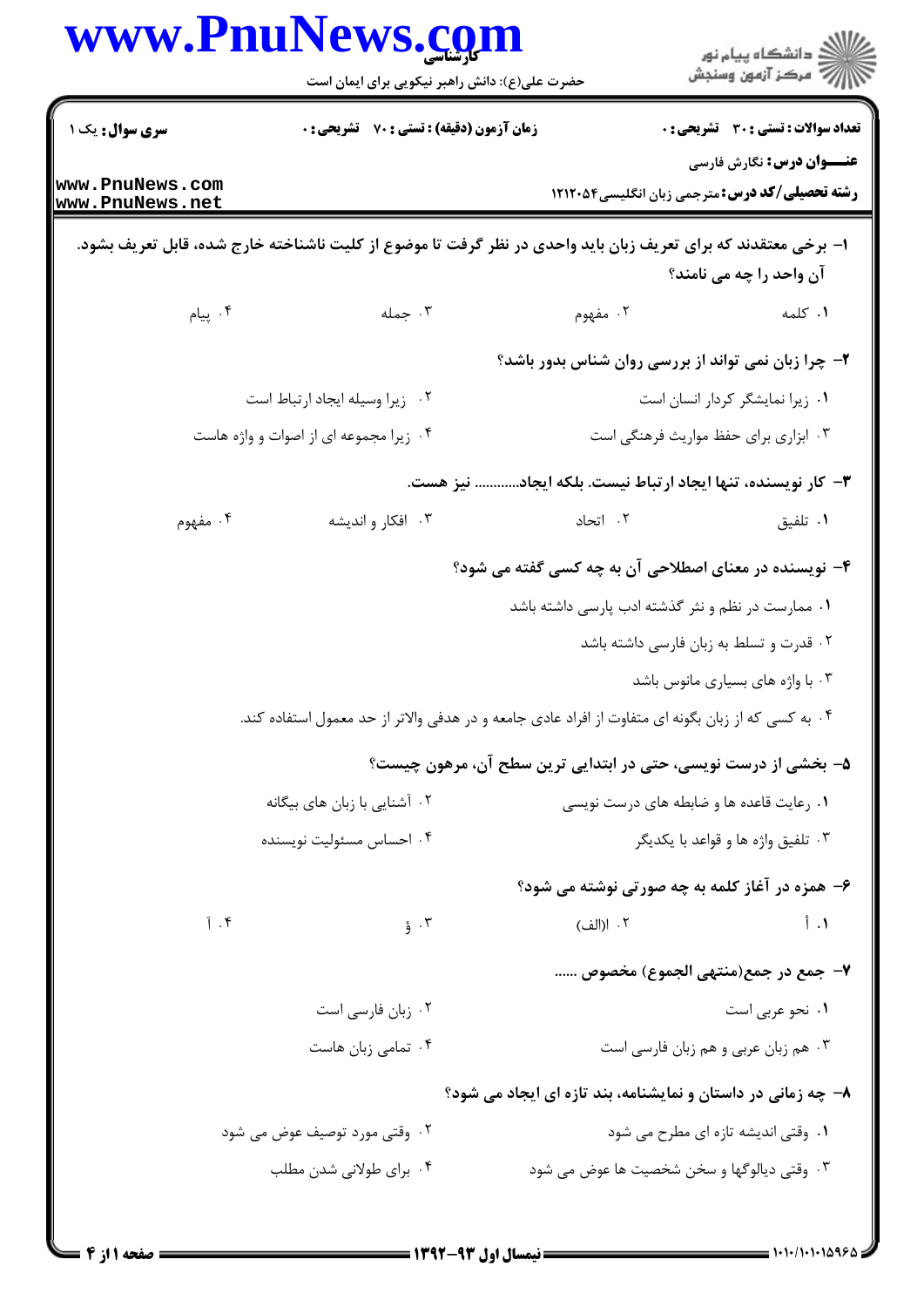|                                    | www.PnuNews.com<br>حضرت علی(ع): دانش راهبر نیکویی برای ایمان است |                    | ر<br>دانشڪاه پيام نور<br>∥7 مرڪز آزمون وسنڊش                                              |
|------------------------------------|------------------------------------------------------------------|--------------------|-------------------------------------------------------------------------------------------|
| <b>سری سوال : ۱ یک</b>             | <b>زمان آزمون (دقیقه) : تستی : 70 گشریحی : 0</b>                 |                    | <b>تعداد سوالات : تستی : 30 ٪ تشریحی : 0</b>                                              |
| www.PnuNews.com<br>www.PnuNews.net |                                                                  |                    | <b>عنـــوان درس:</b> نگارش فارسی<br><b>رشته تحصیلی/کد درس:</b> مترجمی زبان انگلیسی1۲۱۲۰۵۴ |
|                                    |                                                                  |                    | ۹- عددهایی که در وسط اجزای آن ؒو ؒ نمی آید، چگونه نوشته می شود؟                           |
|                                    | ۰۲ به صورت حروف                                                  |                    | ۰۱ به صورت عدد                                                                            |
|                                    | ۰۴ بسته به سليقه نويسنده دارد                                    |                    | ۰۳ بسته به متن دارد                                                                       |
|                                    |                                                                  |                    | -١- پديده يافنومن چيست؟                                                                   |
|                                    |                                                                  |                    | ٠١. چهارچوب تصویری ذهن نویسنده است                                                        |
|                                    |                                                                  |                    | ۰۲ آن است که به ذات هر چیزی خلاصه می شود                                                  |
|                                    |                                                                  |                    | ۰۳ موضوعی است که در بدو خطور به ذهن، بی سابقه است                                         |
|                                    |                                                                  |                    | ۰۴ آن است که بود و نبود چیزی، تنها به خود او مربوط نیست                                   |
|                                    |                                                                  |                    | 11- یکی از علل پیچیده نوشتن چیست؟                                                         |
|                                    | ۰۲ عدم احاطه و تسلط کافی به موضوع                                |                    | ۰۱ عدم تقسیم بندی مطلب به زیر مجموعه های مناسب                                            |
|                                    | ۰۴ انتخاب مقدم بدون پیشینه موضوعی                                |                    | ۰۳ طی نکردن مرحله به گزینی استاد                                                          |
|                                    |                                                                  |                    | ۱۲- آنچه در امر تفهیم درست مطلب کمک می کند، چیست؟                                         |
| ۰۴ تنظیم موضوع سخن                 | ۰۳ ساده نویسی                                                    | ٠٢ شيوه بيان معاني | ٠١. رعايت وحدت موضوع                                                                      |
|                                    |                                                                  |                    | ۱۳- سبکی که امروزه مرسل می نامیم،از نظر قدما چه نوع سبکی است؟                             |
|                                    |                                                                  |                    | ۰۱ سبک بلند و مبالغه آميز                                                                 |
|                                    |                                                                  |                    | ۰۲ سبکی که با دید فنی باشد و نه معنوی                                                     |
|                                    |                                                                  |                    | ۰۳ سبک ساده که سبکی روشن و منجز اما خالی از صنعتگری                                       |
|                                    |                                                                  |                    | ۰۴ تحرکی که مردم در اندیشه های خود پدید می آورند                                          |
|                                    |                                                                  |                    | ۱۴- نثر آراسته و مزین به صنایع مختلف لفظی و آرایش های معنوی، چه نثری است؟                 |
| ۰۴ نثر توصیفی                      | ۰۳ نثر موزون                                                     | ۲. نثر مصنوع ادبی  | ۰۱ نثر مرسل                                                                               |
|                                    |                                                                  |                    | ۱۵– مراد از سبک خوب، عبارت است از………….                                                    |
|                                    | ۰۲ روش خاص ادراک و بیان افکار                                    |                    | ۰۱ دانش عمومی و آگاهی های ادبی                                                            |
|                                    | ۰۴ وضوح، نبودن ابهام و ساختمان نحوی منظم                         |                    | ۰۳ ساده و متوازی                                                                          |
|                                    |                                                                  |                    |                                                                                           |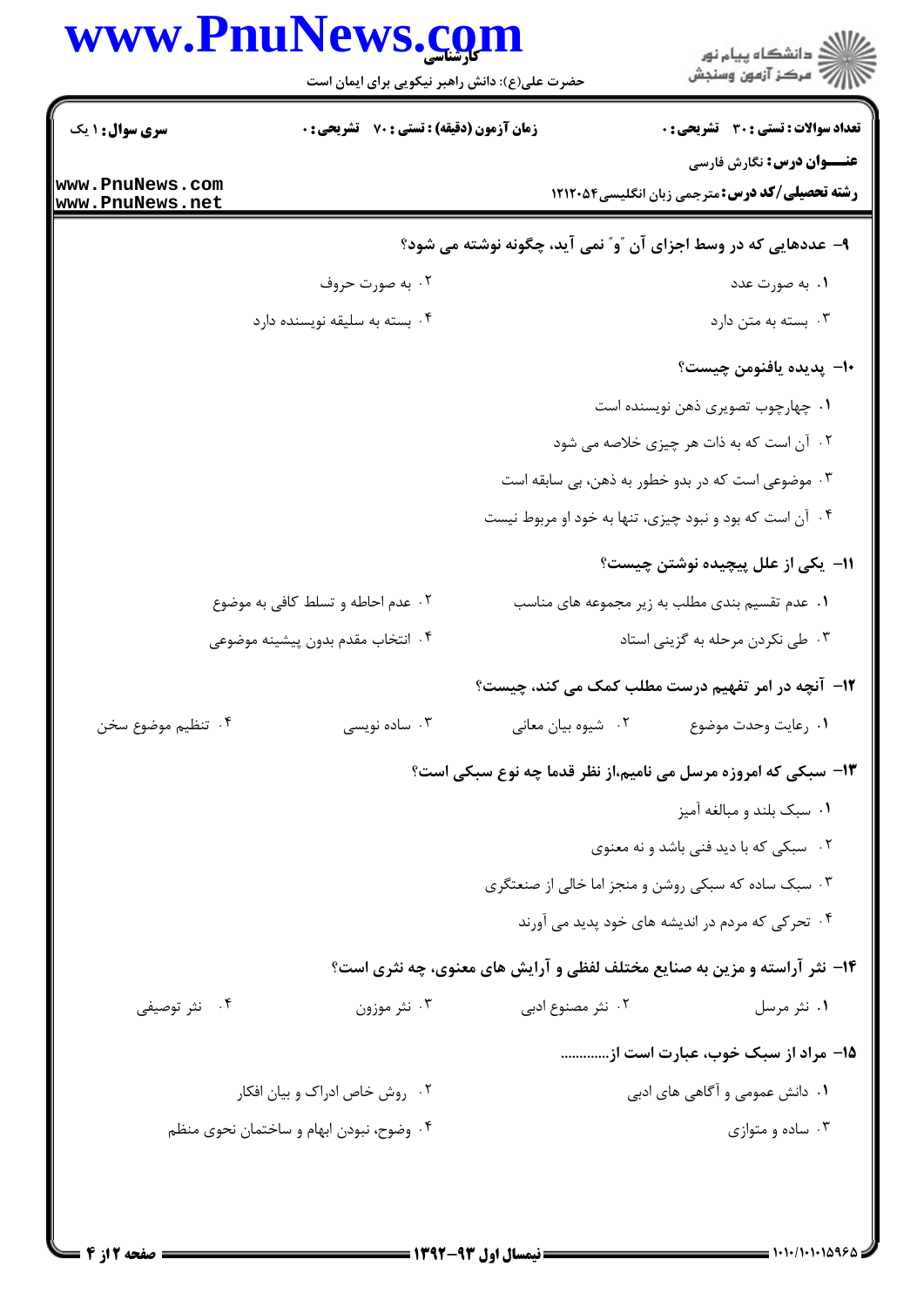|                                    | www.PnuNews.com<br>حضرت علی(ع): دانش راهبر نیکویی برای ایمان است                                              |                                                                      | ر<br>دانشڪاه پيام نور)<br>ا                                                               |  |
|------------------------------------|---------------------------------------------------------------------------------------------------------------|----------------------------------------------------------------------|-------------------------------------------------------------------------------------------|--|
| <b>سری سوال : ۱ یک</b>             | <b>زمان آزمون (دقیقه) : تستی : 70 گشریحی : 0</b>                                                              |                                                                      | <b>تعداد سوالات : تستی : 30 ٪ تشریحی : 0</b>                                              |  |
| www.PnuNews.com<br>www.PnuNews.net |                                                                                                               |                                                                      | <b>عنـــوان درس:</b> نگارش فارسی<br><b>رشته تحصیلی/کد درس:</b> مترجمی زبان انگلیسی1۲۱۲۰۵۴ |  |
|                                    |                                                                                                               |                                                                      | ۱۶- از ویژگی های نثر اثباتی چیست؟                                                         |  |
|                                    | ۰۲ نوشته همراه با ذوق، احساس و عاطفه                                                                          | ٠١ وصف هر منظر و يا رخداد يا ابعاد خلقي انسان                        |                                                                                           |  |
|                                    | ۰۴ انتقال اندیشه و تجربه بوسیله نوشتن                                                                         |                                                                      | ۰۳ دورشدن از برخورد عاطفی با مسائل                                                        |  |
|                                    | ۱۷– به جنبه ای از پژوهش که در آن پژوهشگر به تفصیل و ابهام زدایی و تصحیح استنباط غلط پژوهشگران می شتابد، چه می |                                                                      | گويند؟                                                                                    |  |
| ۰۴ متدلوژي                         | ۰۳ حقیقت پژوهی                                                                                                | ۰۲ نوجويي                                                            | ۰۱ نوگستری                                                                                |  |
|                                    |                                                                                                               | <b>۱۸</b> - یکی از فوایدی که مقاله تحقیقی باید دربرداشته باشد، چیست؟ |                                                                                           |  |
|                                    | ۰۲ تنها دربردارنده مطالعات پیشینیان است                                                                       |                                                                      | ۰۱ پرهیز از برخورد عاطفی در مقالات تحقیقی اصل است                                         |  |
|                                    | ۰۴ منابع و مآخذ مورد استفاده، معرفی شوند                                                                      |                                                                      | ۰۳ از ابهام و ایجاد سوءتفاهم بری باشد                                                     |  |
|                                    |                                                                                                               | ۱۹- یکی از مهمترین خصوصیات ذاتی زبان معیار چیست؟                     |                                                                                           |  |
|                                    | ۰۲ قگاهی از روش های سه گانه استدلال                                                                           |                                                                      | ۰۱ نقش متمايزكننده                                                                        |  |
|                                    | ۰۴ تثبيت شدكي همراه با انعطاف آن                                                                              |                                                                      | ۰۳ رعایت اصول دستور زبان فارسی                                                            |  |
|                                    |                                                                                                               |                                                                      | <b>۲۰</b> - گونه ادبی به چه گونه هایی تقسیم می شود؟                                       |  |
|                                    | ۰۲ شعر و نثر                                                                                                  |                                                                      | ٠١ تخيل و داستان                                                                          |  |
|                                    | ۰۴ وزن و آفرینش                                                                                               |                                                                      | ۰۳ شعر و اقتباس                                                                           |  |
|                                    |                                                                                                               | <b>۲۱</b> - در مطالعه، چه عاملی مانع فراموشی کامل می شود؟            |                                                                                           |  |
| ۰۴ بلند خوانی                      | ۰۳ لب خوانی                                                                                                   | ۰۲ مطالعه دقیق                                                       | ۰۱ يادداشت برداري                                                                         |  |
|                                    |                                                                                                               |                                                                      | ۲۲- از نظر لغوی، مطالعه به چه معنایی است؟                                                 |  |
|                                    | ۰۲ رسیدن به هدف و استفاده از روش خاص                                                                          |                                                                      | ۰۱ افزایش معلومات و اطلاعات                                                               |  |
|                                    | ۰۴ به دقت نگریستن در چیزی برای وقوف به آن                                                                     |                                                                      | ۰۳ تلاش در درک سریع مطلب با تکیه بر واژه ها                                               |  |
|                                    | ۲۳- در خلاصه نویسی توصیه می شود از ذکر مطالبی که جزو در نزد اهل علم است، خودداری شود                          |                                                                      |                                                                                           |  |
| ۰۴ امور توصیفی                     | ۰۳ مسائل لاينحل                                                                                               | ۰۱ امور معطوف به مسئله مستقل . ۲۰ امور بدیهی                         |                                                                                           |  |
|                                    |                                                                                                               |                                                                      | ۲۴– نخستین منتقد ادبی که بود؟                                                             |  |
| ۰۴ کاستلو وترو                     | ۰۳ سیسرون                                                                                                     | ۲. افلاطون                                                           | ۰۱ ارسطو                                                                                  |  |
|                                    |                                                                                                               |                                                                      |                                                                                           |  |